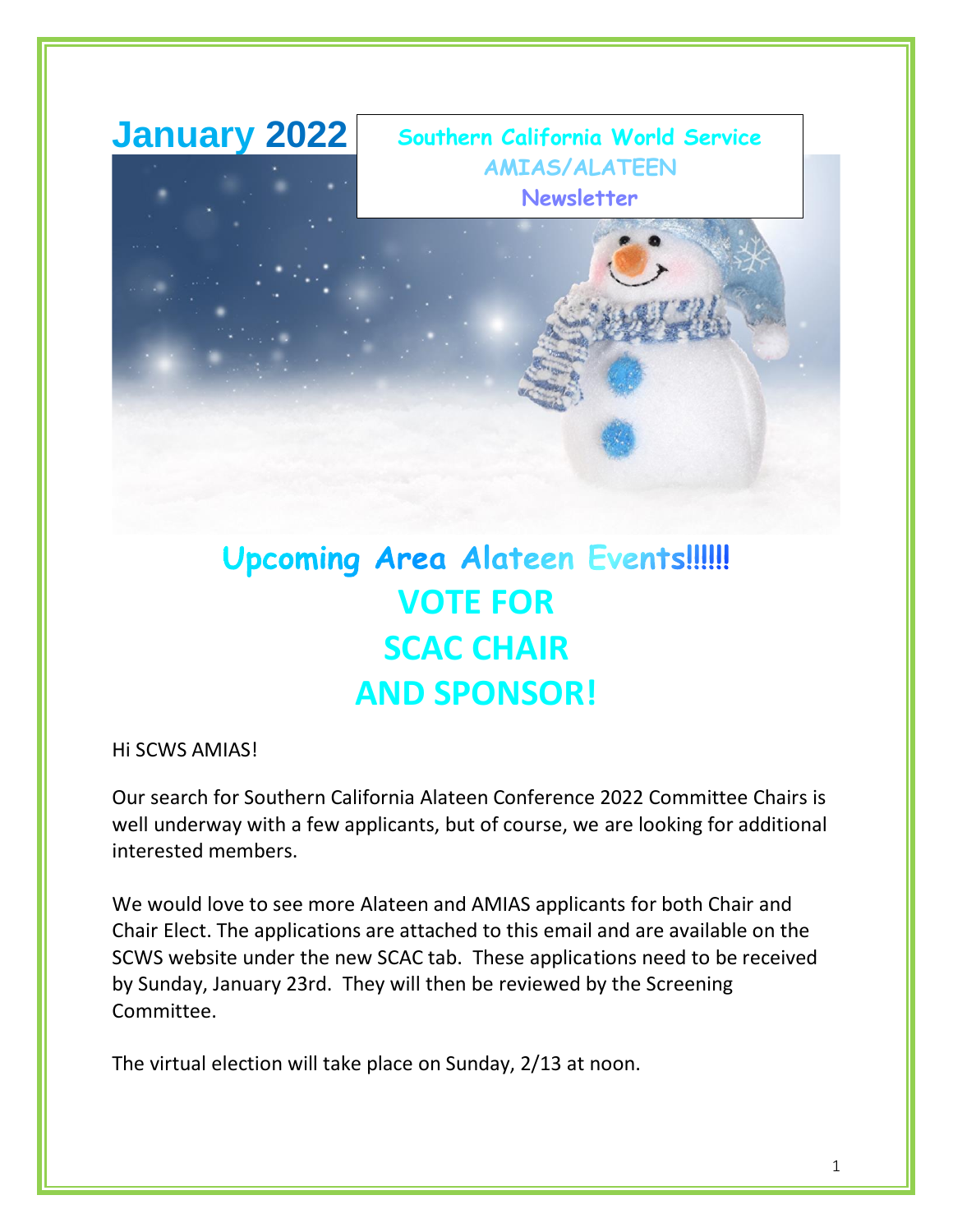[https://scws-al-anon](https://scws-al-anon-org.zoom.us/j/87364798255?pwd=RTh5TVQydHdaUDliQU1wenE3Nk4wZz09)[org.zoom.us/j/87364798255?pwd=RTh5TVQydHdaUDliQU1wenE3Nk4wZz09](https://scws-al-anon-org.zoom.us/j/87364798255?pwd=RTh5TVQydHdaUDliQU1wenE3Nk4wZz09)

Meeting ID: 873 6479 8255 Passcode: SCAC2022

All Southern California Alateens and AMIAS are able to vote. The Alateens will vote for their new Chairperson and Chairperson Elect and the AMIAS will vote for the AMIAS Chair and Chair Elect. Groups sponsors, please make sure you tell your Alateen members to put their video cameras on at the beginning of the election meeting.

Contact Suzanne if you have questions at [alateensponsor@scws-al-anon.org](mailto:alateensponsor@scws-al-anon.org)

Grateful to be of service, Your Alateen Resolution Committee

## **Call for SCAC Committee! \*\*\*We need a committee to put together the SCAC Convention for 2022!\*\*\***

**SCAC Alateen Chairperson/Chairperson Elect Application**

**According to Section 8.4 of the new SCAC By-Laws, in order to restart SCAC some of the provisions laid out in the Bylaws will need to be waived.**

This application is for **Alateen Chairperson** or **Chairperson Elect**. Please submit this application if you are also interested in being part of the **Alateen committee**.

Name

| Email<br>Address |               |
|------------------|---------------|
| Cell Phone       | Date of Birth |
|                  |               |

How long have you been regularly attending Alateen meetings?

Do you have any service commitments outside of your meetings?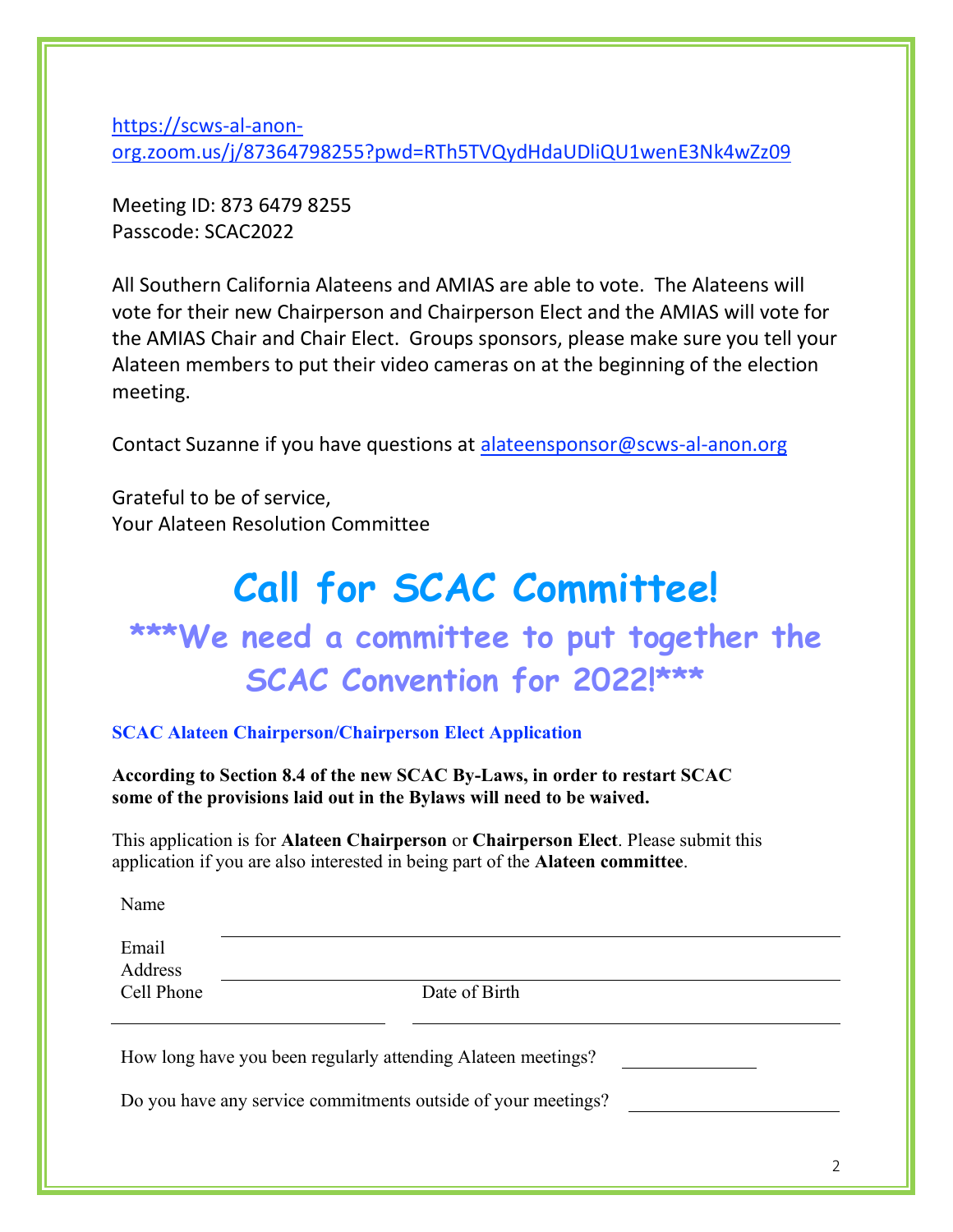| What are they?<br><u> 1989 - Johann Stein, marking and de families and de families and de families and descriptions of the second</u>                 |
|-------------------------------------------------------------------------------------------------------------------------------------------------------|
| When do they end?                                                                                                                                     |
| Are you familiar with any of the following?                                                                                                           |
| Al-Anon/Alateen Service Manual<br><b>ASBR</b>                                                                                                         |
| <b>SCAC By-Laws &amp; Procedures</b>                                                                                                                  |
|                                                                                                                                                       |
| Have you been of service in Alateen?                                                                                                                  |
| Please describe how and when                                                                                                                          |
|                                                                                                                                                       |
| Have you been of service in school or any other activities?                                                                                           |
| Please describe how and when.                                                                                                                         |
|                                                                                                                                                       |
|                                                                                                                                                       |
| I would like to be considered for:<br>Alateen Chairperson                                                                                             |
| Alateen Chairperson Elect                                                                                                                             |
| <b>Alateen Committee</b>                                                                                                                              |
|                                                                                                                                                       |
| Please ask your Alateen Group Sponsor to sign and date this form and submit to us.<br>Name                                                            |
| Group Name                                                                                                                                            |
| Date                                                                                                                                                  |
| Signature                                                                                                                                             |
|                                                                                                                                                       |
| <b>SCAC AMIAS Chairperson/Chairperson Elect Application Form</b>                                                                                      |
| According to Section 8.4 of the new SCAC By-Laws, in order to restart SCAC,<br>some of the provisions laid out in the Bylaws will need to be waived.  |
| This application is for AMIAS Chairperson or Chairperson Elect. Please submit this form if you<br>are also interested in being part of the committee. |
| Name                                                                                                                                                  |
| <b>Email Address</b>                                                                                                                                  |
|                                                                                                                                                       |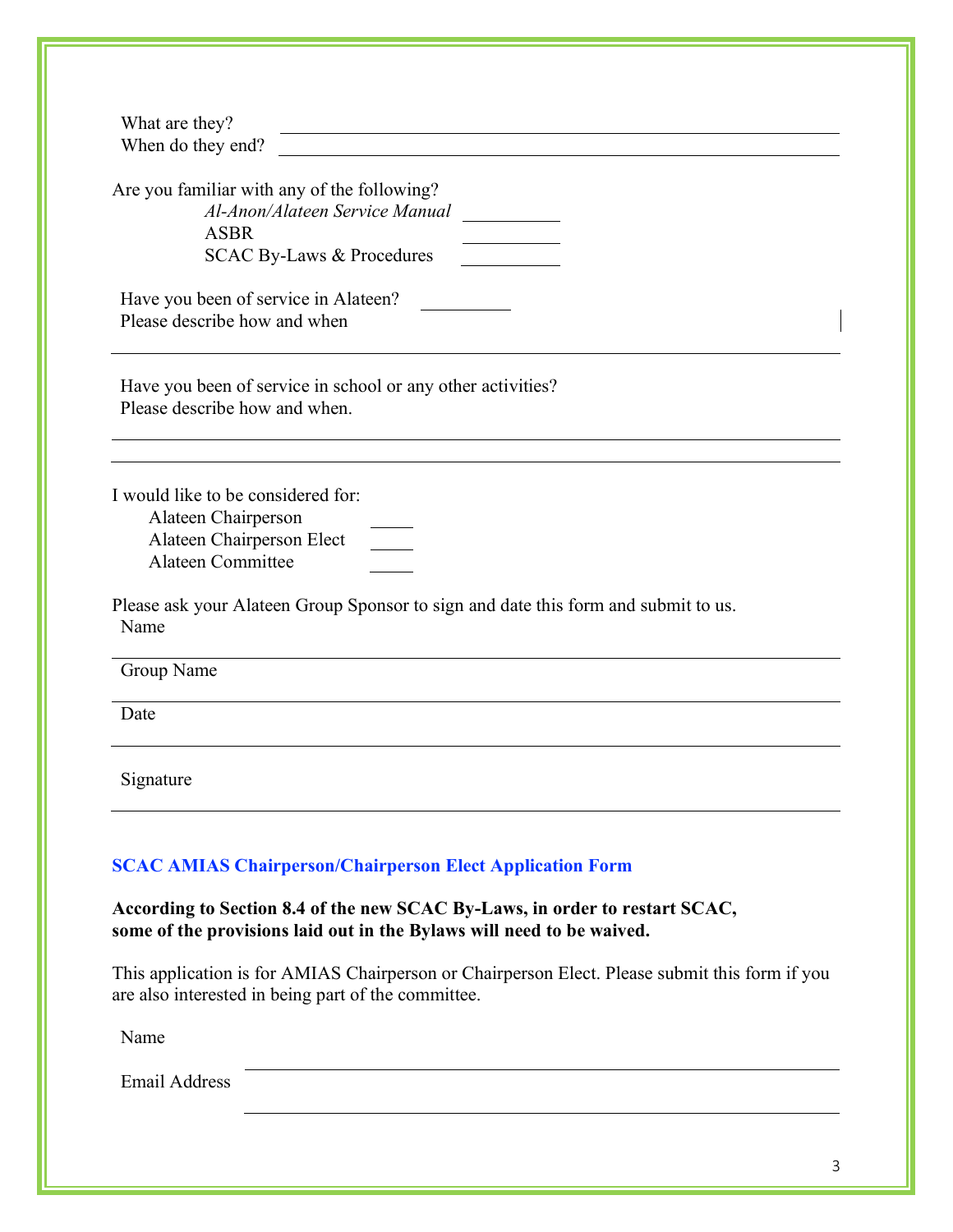| Cell Phone                           |                                                                                                  |                                                    |  |
|--------------------------------------|--------------------------------------------------------------------------------------------------|----------------------------------------------------|--|
|                                      | Are you currently serving as an Alateen group sponsor?                                           |                                                    |  |
| Or have you in the past?             |                                                                                                  |                                                    |  |
| For how many years?                  |                                                                                                  |                                                    |  |
| Which $group(s)$ ?                   |                                                                                                  |                                                    |  |
|                                      |                                                                                                  |                                                    |  |
|                                      |                                                                                                  |                                                    |  |
|                                      |                                                                                                  | Have you attended SCAC in the past? Which year(s)? |  |
|                                      | Do you have any service commitments outside of your meetings?<br>When do they end?               |                                                    |  |
|                                      | Have you served as a Southern California World Service Group                                     |                                                    |  |
| Representative?                      |                                                                                                  |                                                    |  |
|                                      | Have you served as a District Representative?<br>Have you service as a District Alateen Liaison? |                                                    |  |
|                                      |                                                                                                  |                                                    |  |
| Are you familiar with the<br>current |                                                                                                  |                                                    |  |
|                                      | Al-Anon/Alateen Service Manual                                                                   |                                                    |  |
|                                      | <b>ASBR</b><br><b>SCAC By-Laws &amp; Procedures</b>                                              |                                                    |  |
|                                      |                                                                                                  |                                                    |  |
|                                      | What service have you done beyond the group level?                                               |                                                    |  |
|                                      |                                                                                                  |                                                    |  |
|                                      |                                                                                                  |                                                    |  |
|                                      | What other skills can you contribute to the SCAC committee? Please describe.                     |                                                    |  |
|                                      |                                                                                                  |                                                    |  |
|                                      |                                                                                                  |                                                    |  |
| Tech skills                          |                                                                                                  |                                                    |  |
| Communication                        |                                                                                                  |                                                    |  |
| skills                               |                                                                                                  |                                                    |  |
| Organization skills                  |                                                                                                  |                                                    |  |
| Other                                |                                                                                                  |                                                    |  |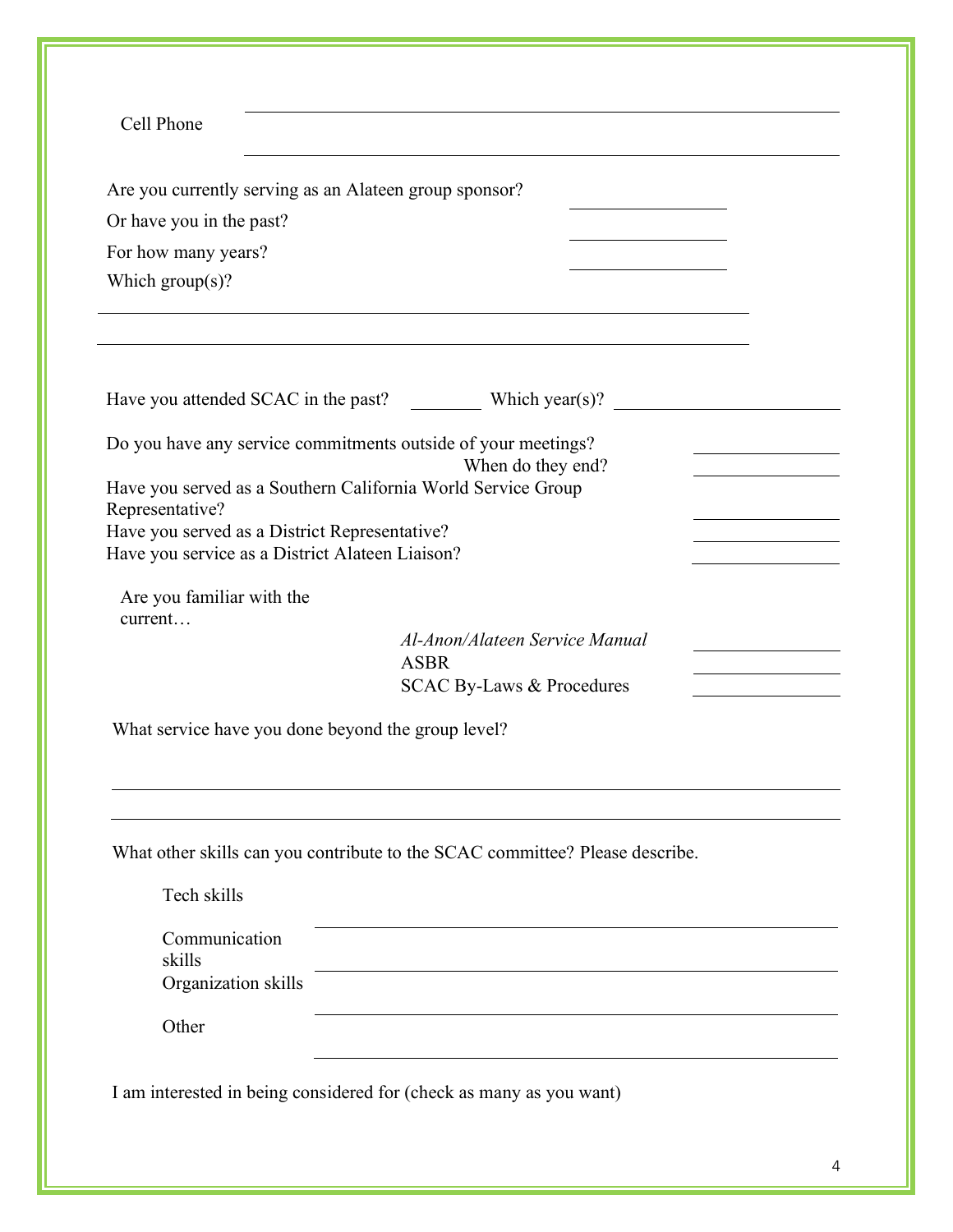Chairperson Chairperson Elect Committee What position?

& Making our hearts warm &

## **Get kids off the Social Media Screen and into Alateen!**

Contact an AMIAS (Al-Anon Member Involved in Alateen Service) for ZOOM information. To give the Alateen anonymity, please be sure that the Alateen can be in a private place and share openly without being overheard.



## The Friends we make in Alateen are Special!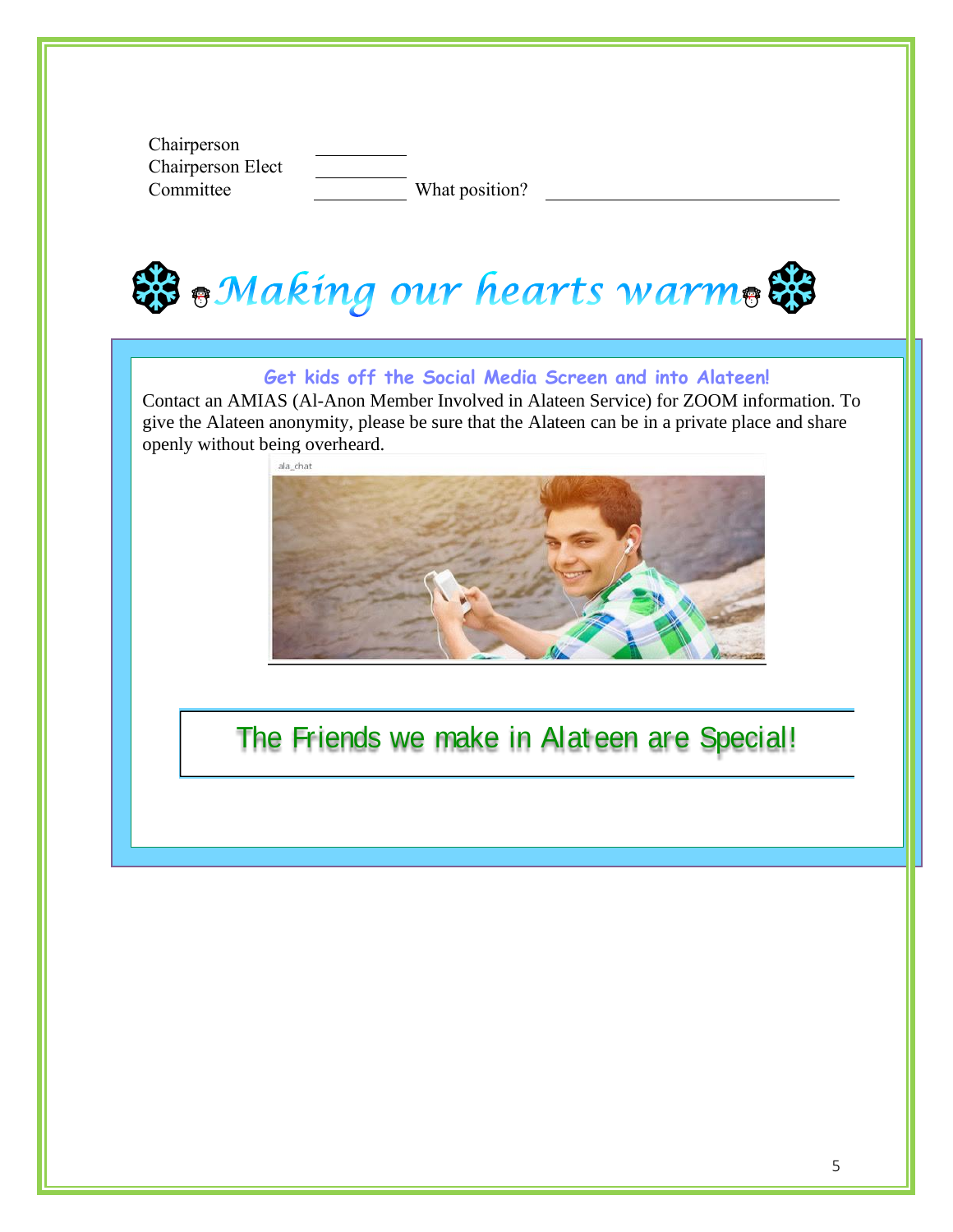#### Updated 7/28/2021

#### ELECTRONIC ALATEEN MEETINGS IN SOUTHERN CALIFORNIA

The Alateen groups listed here have moved to an online/electronic format in response to the COVID-19 health restrictions and social distancing requirements.

For information on how to join any of these meetings, please call or email the Point of Contact (POC).

This list is for use by AMIAS and Intergroup staff in Southern California to refer teens to online Alateen meetings. The contact information is confidentialandmustbecarefullysafeguarded--onlysharewithfellowAMIASandteensorfamilieswhoareseekinganonlineAlateen meeting.

| DAY       | <b>TIME</b> | <b>HOST DISTRICT</b>        | WSO ID / Name of Group                      | POC                 | <b>Email Contact</b>                            | <b>Phone Contact</b>               |
|-----------|-------------|-----------------------------|---------------------------------------------|---------------------|-------------------------------------------------|------------------------------------|
| Monday    | 6pm         | ิค<br>Bakersfield           | 30729632<br>Meeting Mondays Alateen         | Portia C            | alateenkern@gmail.com                           | (661) 717-1346                     |
| Tuesday   | 7 pm        | 17<br><b>Woodland Hills</b> | 502645-2<br>Teens In Recovery               | Jeri M              | jerijoy@hotmail.com                             | no                                 |
| Tuesday   | 7:30 pm     | 36<br>Pomona                | 1390<br>Tuesday One Day at a Time           | J.R.D<br>Jay P      | john.davies@live.com<br>atourpace@msn.com       | 909-762-4440<br>909-730-9066 (txt) |
| Tuesday   | 7:30 pm     | 54<br>El Segundo            | 30708126<br>Experience Alateen Today        | Sunee F.            | suneefoley@gmail.com                            | (310) 650-7211                     |
| Wednesday | 7:30 pm     | 60<br>Yorba Linda           | 503559<br>Serenity Seekers Alateen          | Linda T             | ltetteme@gmail.com                              | (714) 357-2306                     |
| Thursday  | 6:30 pm     | 72<br>Chula Vista           | 30665601<br>I'm OK, I Belong, I'm Not Alone | Lety C              | undiaalavez@live.com                            | (619) 792-6042                     |
| Thursday  | 3 pm        | 42<br><b>Indian Wells</b>   | 30733123<br>Free To Be Me                   | Juli H              | freetobemealateen@gmail.co<br>m                 | no                                 |
| Thursday  | 7:30 pm     | 63<br>Garden Grove          | 30640574<br>Freedom Finders Alateen Group   | Wendy F             | no                                              | (310) 210-7699                     |
| Thursday  | 7:30 pm     | 12<br>Ventura               | 30568883<br>Ventura Thursday Night          | Jerry W             | bear.scws.aapp@gmail.com                        | (805) 766-7401                     |
| Thursday  | 7:30 pm     | 30<br>Pasadena              | 30510942<br>Alateen Meeting                 | Sibyl O             | dal30.alanon.socal@gmail.co<br>m                | no                                 |
| Friday    | 7 pm        | 39<br>Corona                | 30507400<br>Corona Friday Night Alateen     | Lindy A<br>Tammy A  | no<br>lovecattam@yahoo.com                      | (951) 482-4759<br>(951) 675-6588   |
| Friday    | 8 pm        | 17<br><b>Woodland Hills</b> | 502645 -1<br>Friday Night Teens In Recovery | Jeri M              | jerijoy@hotmail.com                             | no                                 |
| Saturday  | 9 am        | 54<br>Torrance              | 54894<br><b>Torrance Saturday Morning</b>   | Judee C             | rtjudee@gmail.com                               | (310) 986-9886                     |
| Saturday  | 10 am       | 24<br><b>Burbank</b>        | 502153<br>Saturday Morning Young Alateen    | Susan R<br>Alvin F  | no<br>no                                        | (818) 269-7417<br>(213) 422-6435   |
| Sunday    | 5:30 pm     | 75<br>San Diego             | 502532<br><b>Express Yourself</b>           | Donna T<br>Ashley S | no<br>no                                        | (619)251-1298<br>(818) 554-1012    |
| Sunday    | 7 pm        | 8<br>Goleta                 | 30620236<br>Live and Let Live Alateen       | Jim G               | jimmyjames007@cox.net                           | (805) 452-9703                     |
| Sunday    | 7 pm        | 69<br>San Diego             | 30695111<br>Free to be Me                   | Leigh S             | no                                              | (619) 997-5819                     |
| Sunday    | 7:30 pm     | 45<br>Santa Monica          | 51846<br>Santa Monica Sunday Alateen        | Charles H<br>Anna K | cheit8@gmail.com,<br>ms.annachristina@gmail.com | (310) 502-7768<br>no               |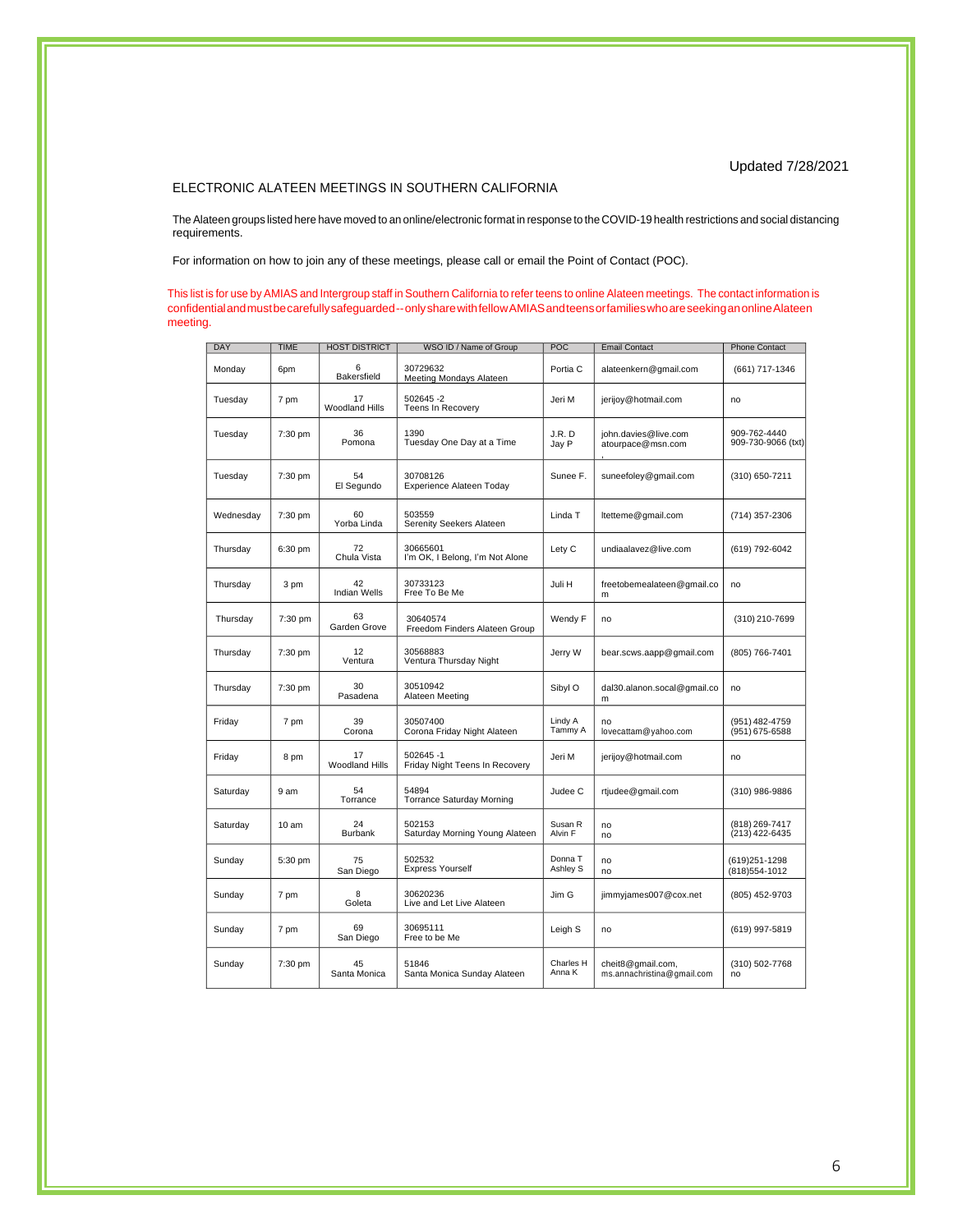# **Upcoming Alateen Events!!!!!! Request for Writing Submissions! New Alateen Bookmark!**

**Just For Tonight**

#### **Alateen Just for Tonight Bookmark deadline extended!**

Dear Al-Anon and Alateen members,

Due to the limited number of sharings received so far from Alateen members for the new Just for Tonight Alateen Bookmark, the deadline of **December 31, 2021 has been extended** to **March 31, 2022.** The new deadline has been added to the Online Sharing Form and the writing guideline found at **[al-anon.org/sharing](mailto:al-anon.org/sharing)**.

**Because the previous deadline is in the latest** *Alateen Talk* **newsletter, which is currently in the mail to all subscribers,** please let members in your Area know of this extended deadline and that the Literature Committee still needs sharings from Alateen members for the bookmark.

In addition to submitting sharings online at **al-anon.org/sharing**, Alateen members can email sharings to **[wso@al-anon.org](mailto:wso@al%1eanon.org)** (with "Alateen Just for Tonight" in the subject line), or mail to AFG, Inc., 1600 Corporate Landing Parkway, Virginia Beach, VA 23454-5617, Attn: "Alateen Just for Tonight."

Thank you for your help in sharing this information!

Yours in Service,

------------------------------

Tom Coffey | Associate Director--Literature



Are you looking for service work that is rewarding, loving and exciting?

Have you thought of the teens who want help and can't get it because Alateen isn't available?

Are you willing to meet with Alateen members to share with them, laugh with them, and sometimes cry with them?

Can you allow Alateens to conduct their own meeting without controlling or directing?

Can you respect the anonymity of Alateen members by not discussing their comments with their parents or others?

Can you say "No" to inappropriate behavior and explain your reason while continuing to love them?

Can you suggest program tools – slogans, Steps, Traditions, literature [CAL] – without giving advice?

**CONSIDER BECOMING AN AMIAS! A**l-Anon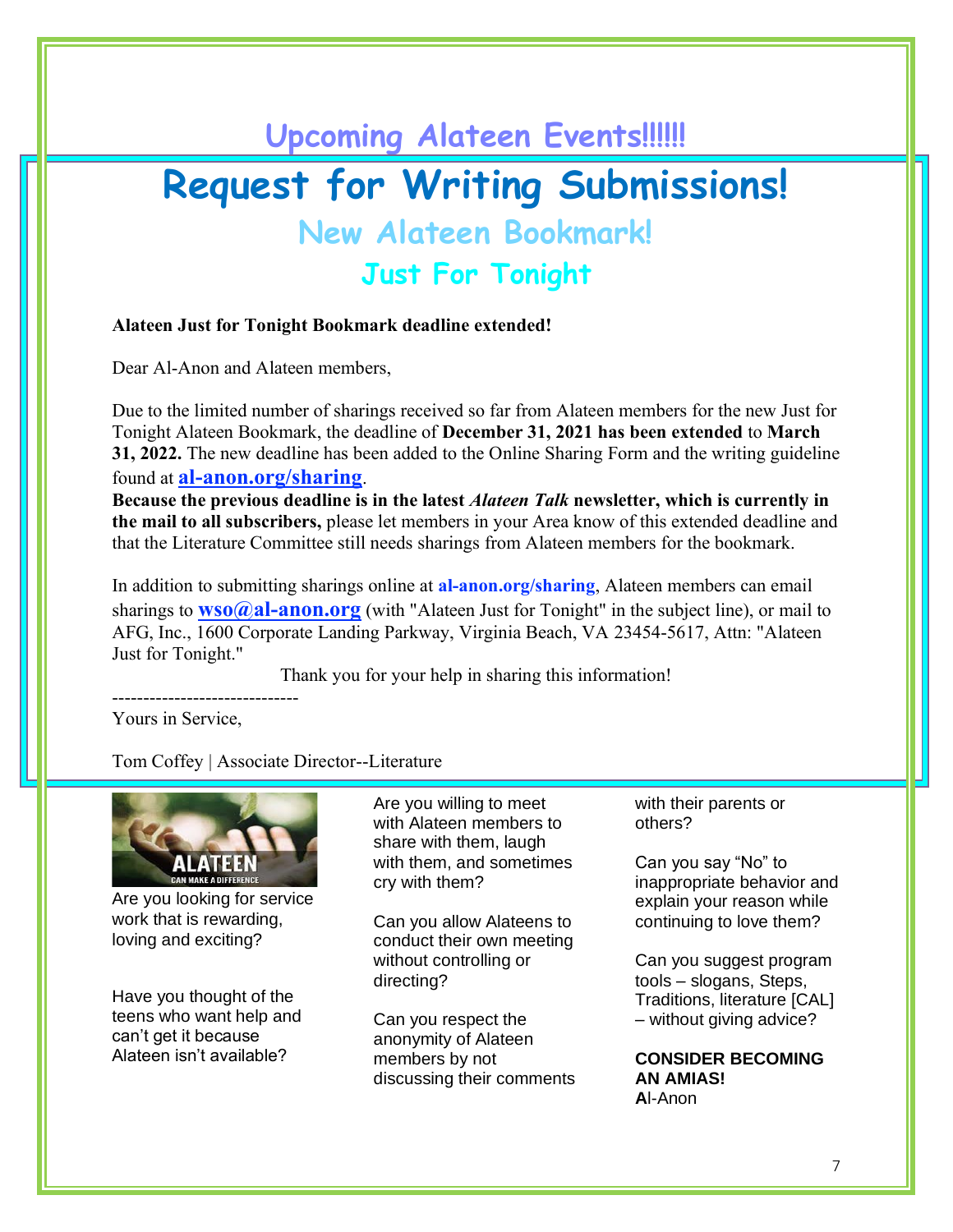**M**ember **I**nvolved in **A**lateen **S**ervice

#### **WHAT KINDS OF SERVICE ARE AVAILABLE IN ALATEEN?**

There are numerous ways you can be of service! Some are ...

- Co-sponsor a weekly Alateen meeting
- Help plan and support Alateen events
- **•** Transport Alateen members to meetings and events

## **ARE THERE ANY ELIGIBILITY REQUIREMENTS I MUST**

**MEET?** To become an AMIAS you must: ▪ Have at least 2 years of regular Al-Anon participation • Attend at least one Al-Anon meeting a week

- Be at least 25 years old
- Be able to pass the Southern California World Service (SCWS) background check

■ Attend a 90-minute initial training session

(offered online every month by webinar) ■ Be willing to step down immediately if any controversy interferes with your purpose of serving Alateen members

#### **SOUNDS GREAT!! I MEET ALL THE ELIGIBILITY REQUIREMENTS. HOW DO I GET STARTED?**

First, speak with your District Representative and/or District Alateen Liaison to learn what the needs are in your local area and how you can best be of service. Then, email the Area Alateen Process Person (AAPP) and give them your name, email and phone number.

You will receive an email reply with information on everything needed to complete the process.

You can contact the AAPP at

**[aapp@scws-al-anon.org](mailto:aapp@scws-al-anon.org)**

### **HOW LONG DOES IT TAKE TO GET CERTIFIED?** Most

applications are completed in less than 4 weeks.

## **WHEN CAN I START WORKING WITH**

**ALATEENS?** As soon as you receive the email formally notifying you that your registration is complete.

\*\*\* *You may not participate with Alateen until you are officially notified*. \*\*\*

#### sponsored by

**Southern California World Service**  SCWS-AL-ANON.ORG





# **Who wants to be an AMIAS?**

## **(Al-Anon Member Involved in Alateen Service) WE DO!** ♀️ ♂️ 2022 Schedule for New AMIAS Training

To begin the application process for becoming an AMIAS, first talk to your District Representative (DR) and/or District Alateen Liaison (DAL). Let the District know that you are interested in Alateen Service. The

DR or DAL can let you know where the opportunities are. They are also responsible for approving your AMIAS Application once your training is complete.

Contact the Area Alateen Process Person (AAPP) at aapp@scws-al-anon.org once you have notified your District. Include your name, email address, phone number and District number.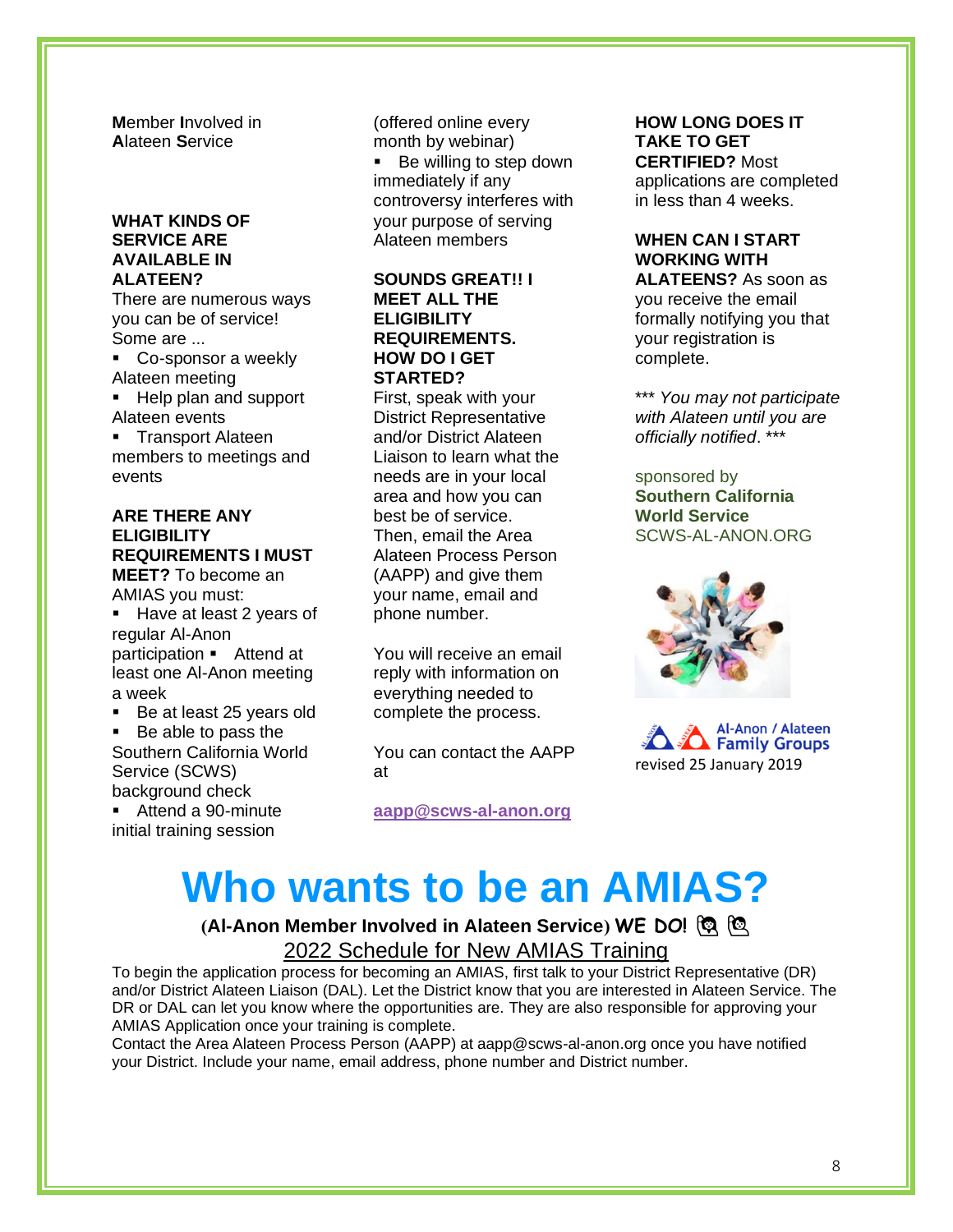After you submit your name to the AAPP as a prospective AMIAS, you will receive a confirmation email and then an email invitation around the first of each month. The Invitation will include a link to register for that month's webinar.

Training sessions are usually about 90 minutes.

## *2021 New Amias Training Schedule*

| **** 2022 NEW AMIAS TRAINING SCHEDULE **** |        |                  |  |  |
|--------------------------------------------|--------|------------------|--|--|
| <b>SUNDAY</b>                              |        | <b>WEDNESDAY</b> |  |  |
|                                            |        | 12-Jan           |  |  |
|                                            | 13-Feb |                  |  |  |
|                                            |        | 9-Mar            |  |  |
|                                            | 10-Apr |                  |  |  |
|                                            |        | 11-May           |  |  |
| <b>June 5 (First Week)</b>                 |        |                  |  |  |
|                                            |        | $13 - Jul$       |  |  |
|                                            | 14-Aug |                  |  |  |
|                                            |        | 14-Sep           |  |  |
|                                            | 9-Oct  |                  |  |  |
|                                            |        | 9-Nov            |  |  |
|                                            |        |                  |  |  |

Contact Bear for more information: *[aapp@scws-al-anon.org](mailto:aapp@scws-al-anon.org)*

| <b>Convention and</b>          |
|--------------------------------|
| <b>Event Chairs! If you</b>    |
| would like an AMIAS            |
| training at your               |
| convention or event.           |
| contact Tina:                  |
| aapp@scws-al-anon.org.         |
| Allow 2 $\frac{1}{2}$ hours in |
| your schedule for the          |
| training.                      |

#### 11-Dec

#### **Until further notice, all New AMIAS Certification Training will be conducted online due to Covid-19.**

#### **RECERTIFICATION of existing AMIAS:**

The WSO is pleased to inform you that the, Äö 2022 Online Annual Area Alateen Recertification, Äö has been released to the Area Alateen Process Persons (AAPP) beginning January 12, 2022. The Annual Area Alateen Recertification is only for those Areas currently certified to use the Alateen name. Why am I receiving this? Support your AAPP during this busy time by knowing your Area's Alateen Safety and Behavior Requirements (ASBR). Are your AMIAS up to date with training, resources and policy? Ask your AAPP how you can help.

Each Area in the World Service Conference Structure that is certified to use the Alateen name is required to take part in the Annual Area Alateen Recertification process to continue to use the Alateen name. Please refer to the policy for Alateen found in the 2018-2021 Al-Anon/Alateen Service Manual version two (P-24/27) beginning on page 93. The Service Manual is available as a free download on alanon.org under the Members menu.

The recertification process is two-fold:

- To verify that every registered Alateen group has current certified Al-Anon Members Involved in Alateen service:
- as group Sponsor(s).
- as the Current Mailing Address (CMA) to the Alateen group.
- as a Phone Contact for the Public for the Alateen group
- To verify the current certification of all AMIAS"

The Annual Area Alateen Recertification window is now open **AMIAS Recertification**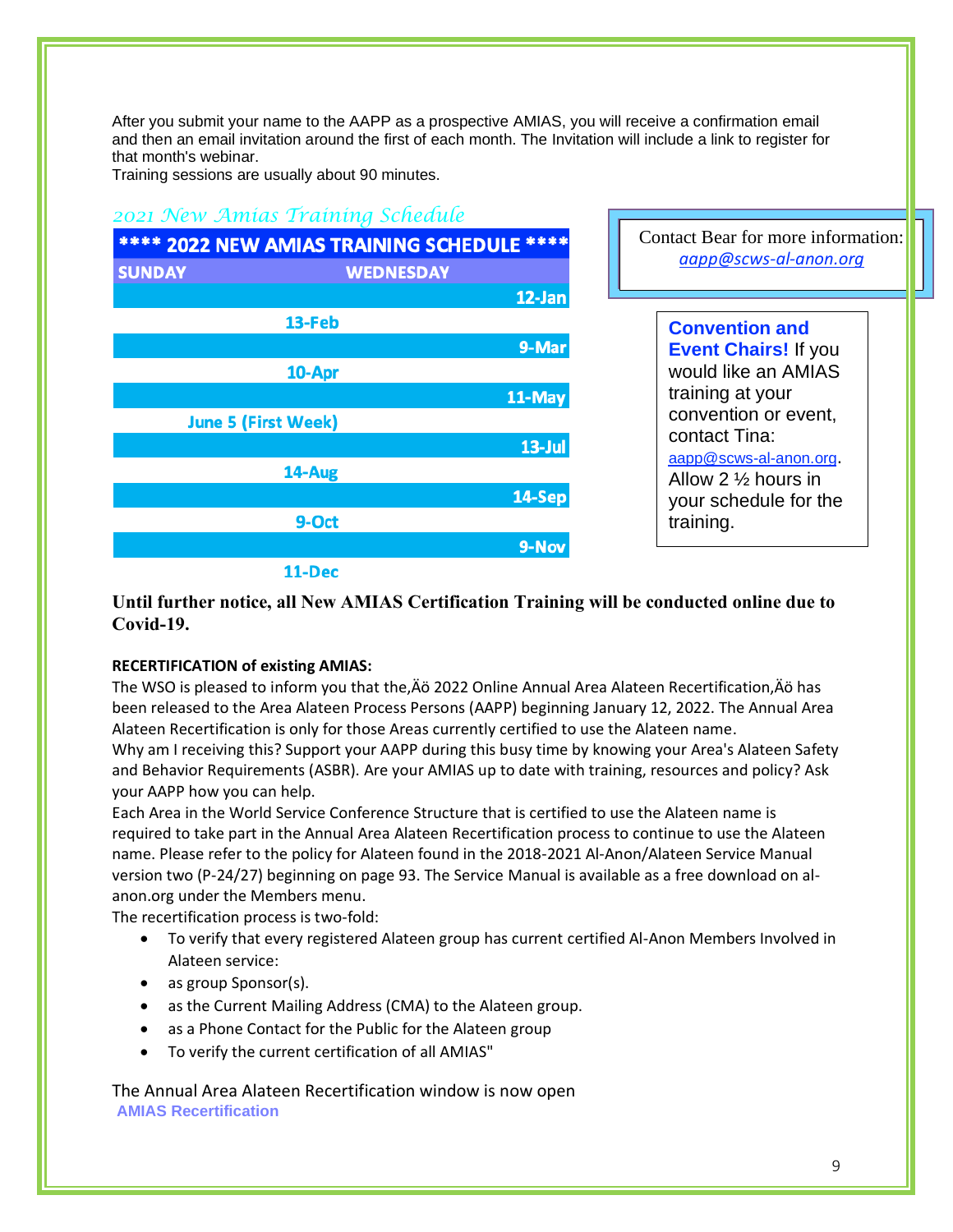| <b>May-7 10 am</b> | must attend one of the Area sponsored AMIAS<br>recertification Workshops.<br>You must be in attendance for the entire<br>workshop and participate to receive the<br>Certificate of Attendance.<br>There is no registration fee. The workshops are<br>FREE and are open to All interested Al-<br>Anon & Alateen members. Please<br>encourage Alateen members to attend.<br>All AMIAS requiring recertification will receive an<br>email invitation to attend. A limited<br>number will be able to participate in each<br>workshop.<br>Contact the Area Alateen Sponsor Coordinator<br>(CLICK HERE) for more information and<br>to request your preferred date.<br>All workshops will be in Zoom format.<br>Confirmation and the Recertification Form will be<br>sent at least a week ahead of the scheduled<br>meeting. The Zoom Code will be sent<br>within 24 hours of the meeting. Please check<br>your email every few days so you don't<br>miss out!<br>Contact: Alateensponsor@scws-al-anon.org | <b>Monday</b><br>Feb-76 pm<br><b>March</b><br><b>Monday</b><br><b>Mar-76 pm</b><br><b>Mar-21 6 pm</b><br><b>April</b><br><b>Monday</b><br>Apr-46 pm<br><b>May</b><br><b>Monday</b> | <b>Saturday</b><br><b>Feb-5 10 am</b><br>Feb-12 10 am<br><b>Feb-26 10 am</b><br><b>Saturday</b><br><b>Mar-5 10 am</b><br><b>Mar-12 10 am</b><br><b>Saturday</b><br><b>Apr-9 10 am</b><br>Apr-30 10 am<br><b>Saturday</b> |
|--------------------|------------------------------------------------------------------------------------------------------------------------------------------------------------------------------------------------------------------------------------------------------------------------------------------------------------------------------------------------------------------------------------------------------------------------------------------------------------------------------------------------------------------------------------------------------------------------------------------------------------------------------------------------------------------------------------------------------------------------------------------------------------------------------------------------------------------------------------------------------------------------------------------------------------------------------------------------------------------------------------------------------|------------------------------------------------------------------------------------------------------------------------------------------------------------------------------------|--------------------------------------------------------------------------------------------------------------------------------------------------------------------------------------------------------------------------|
| May-9 6 pm         |                                                                                                                                                                                                                                                                                                                                                                                                                                                                                                                                                                                                                                                                                                                                                                                                                                                                                                                                                                                                      |                                                                                                                                                                                    |                                                                                                                                                                                                                          |

#### **Workshops Dates & Times Alateen Meetings in Schools**

"The disease of alcoholism in a family member or friend affects children and teenagers in many different ways that impact on their behavior and ultimately, their school work. Frequently, students and educators do not realize that a relationship with an alcoholic could be a factor." P. 2, Information for Educators, Alateen Meetings in Schools S-64

For answers about Alateen meetings in schools, please reference this pamphlet.

## **\* \* \* ALATEENS SERVING BEYOND THE GROUP LEVEL \* \* \* Q REPRESENTATION Q**

- **Your meeting can have an Alateen member registered as Group Representative (GR). Please check with any of your coordinators about how to get that done so they will be represented. They can have a voice AND a vote at Area Assemblies!**
- If you have any Alateen or AMIAS related questions or concerns, please use this link to get connected alateen-amiasconcerns@scws-al-anon.org

**May-14 10 am**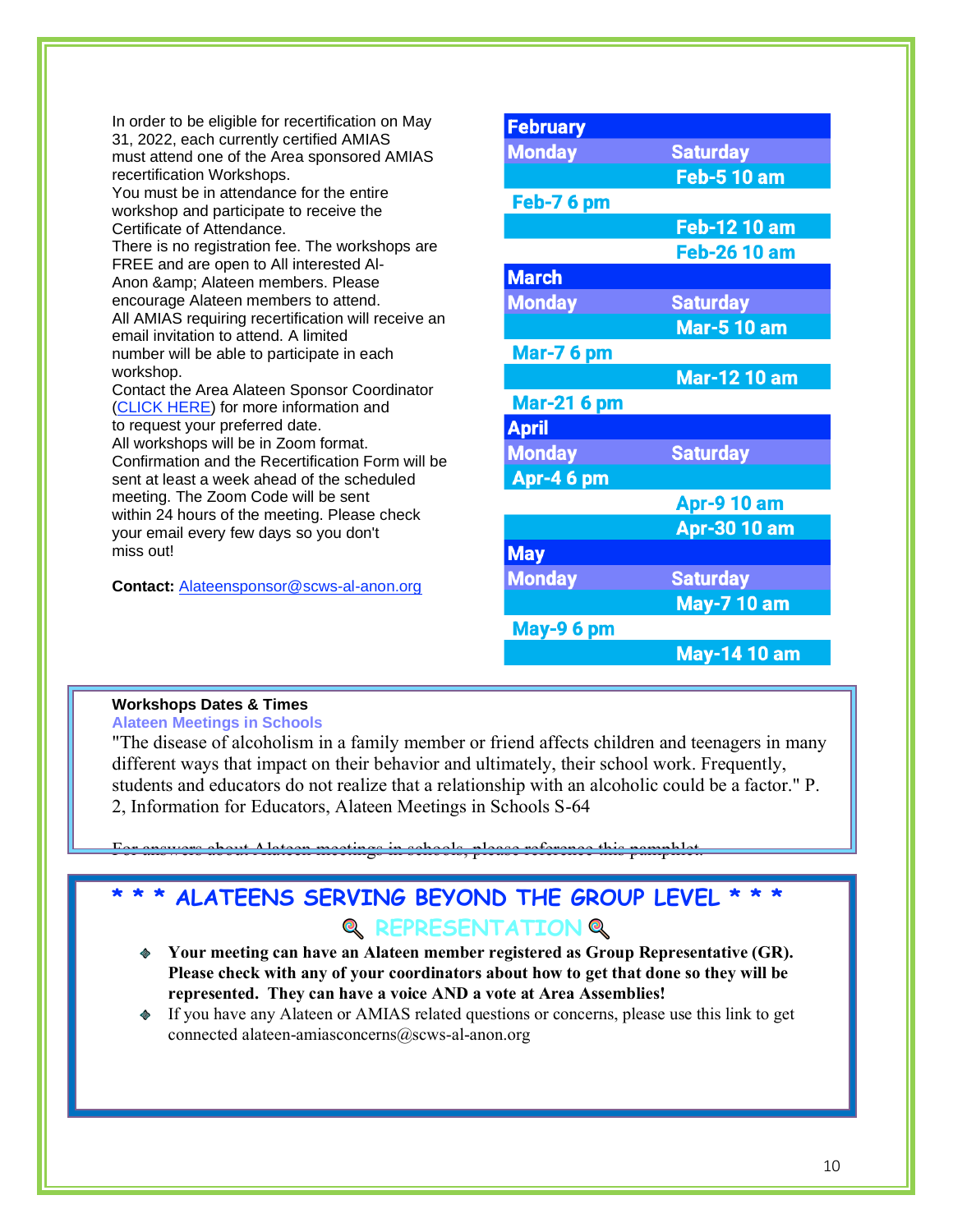## 2020-2022 **SCWS Alateen Coordinators**

### **Alateen Communications Coordinator** *Bernadette H. [Alateencommunications@scws-al-](mailto:Alateencommunications@scws-al-anon.org)*

#### *[anon.org](mailto:Alateencommunications@scws-al-anon.org)*

- Contact individuals who have requested information about the Alateen program or forward their request to a District near them and follow-up with the individual.
- Communicate with agencies that have requested an Alateen Panel and arrange Alateens to speak and AMIAS or parent to transport and supervise them.
- Create the Area Alateen Newsletter to inform the Area members about recent changes made by SCWS and/or WSO, share AFG Connects postings about Alateen topics, and educate Al-Anon members about Alateen.
- Connecting with other Districts about their Alateen meetings.
- Hosting a local workshop to encourage potential AMIAS and share about current sponsors/AMIAS opportunities and experiences.
- Adding information to the Area Alateen newsletter.

#### **Alateen Events Coordinator** *Tina S.* [Alateenevents@scws-al-anon.org](mailto:Alateenevents@scws-al-anon.org)

- Create and maintain a process to ensure that SCWS Alateen events are in compliance with CA(S) and WSO.
- Review Alateen Event Plans to ensure compliance with the ASBR (Alateen Safety and Behavioral Requirements) and principles of the Alateen/Al-Anon programs. Then approve or create action item lists.
- Communicate with Event Sponsors, Alateen Chairpersons, AMIAS Chaperones, and Convention Chairs.

#### **Alateen Sponsor Coordinator**. *Suzanne P. [Alateensponsor@scws-al-anon.org](mailto:Alateensponsor@scws-al-anon.org)*

- Create the presentation and required materials for AMIAS Certificate Trainings and Recertification Workshops.
- Train and manage Presenters who will conduct AMIAS Recertification Workshops and/or Initial AMIAS Certificate Training in English and Spanish.
- Manage documents obtained from attendees of workshops, attendance roster, and AMIAS Distribution Roster.
- District rep and District Alateen Liaison training.
- Ensure SCWS Alateen meetings and events are in compliance with CA(S) and WSO.
- Review Alateen Event Plans to approve or create action item list, in collaboration with Area Alateen Events Coordinator.
- Communicate with Event Sponsors, Alateen Chairpersons, and Group Sponsors as needed.
- Review Area Alateen Safety & Behavioral Requirements on an annual basis, per G-24.
- Respond to emails from WSO regarding individuals who have requested information about Alateen and contact the individual or forward the request to the District about which the individual is requesting information.
- Serves as primary point of contact with WSO for Area Alateen matters. Communicates with Area Officers about these matters, as appropriate.